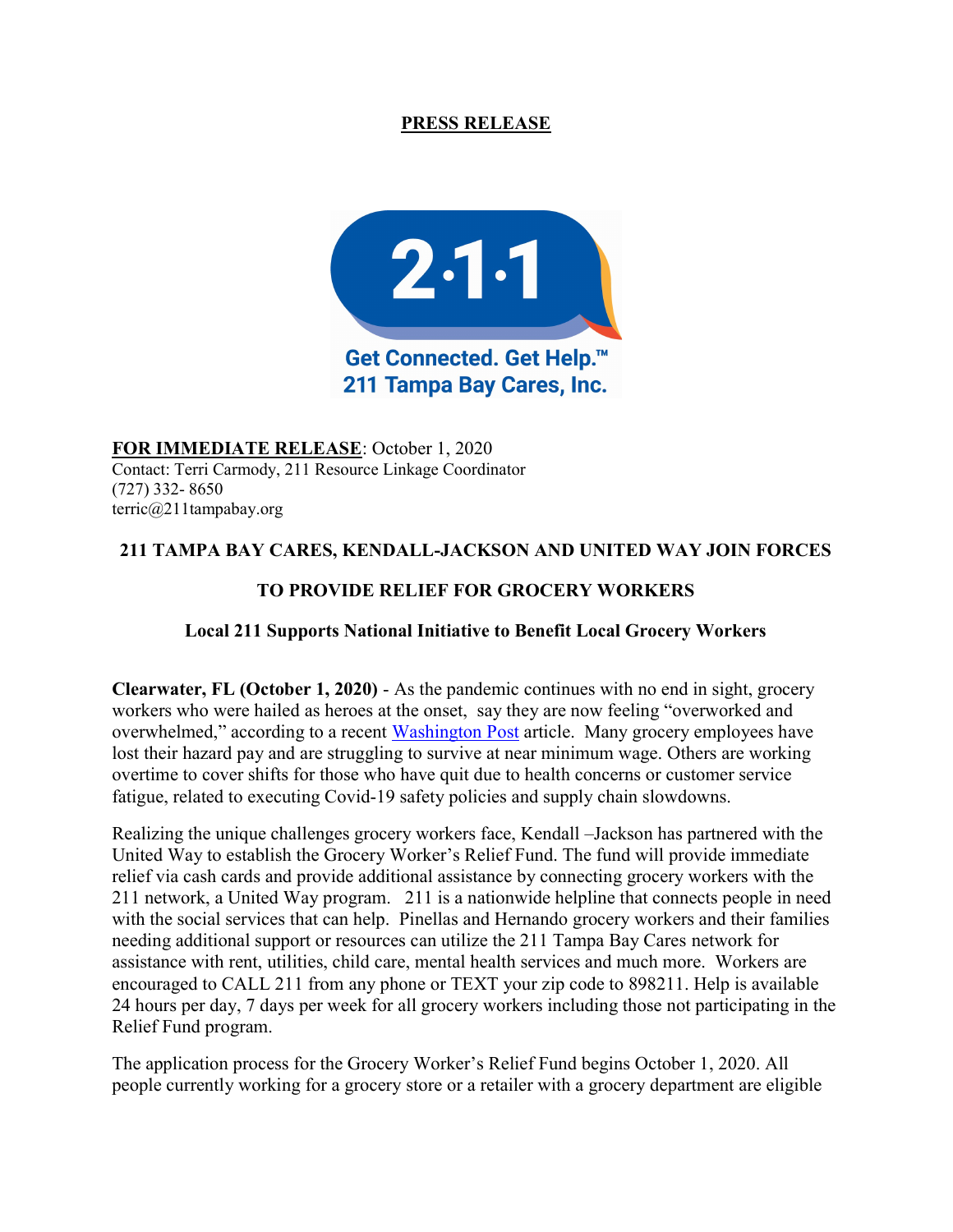to apply for financial assistance, simply visit www.unitedway.org/groceryrelief. Applications will be reviewed as they are received and will be awarded as funds allow.

In a recent press release, Suzanne McCormick, U.S. President of United Way Worldwide, said "Grocery workers are the unsung heroes of the pandemic and United Way is thrilled to join Kendall-Jackson to give our brave grocery workers an opportunity for relief as they risk their health and continue to go the extra mile during the COVID-19 crisis."

In the same release, Kendall-Jackson joined McCormick in recognizing the role grocery workers have played in the pandemic as well as their contribution to the success of the company, "Grocery workers are an essential part of Kendall-Jackson's success. They form the backbone of our business and are a direct extension of the Kendall-Jackson family," said Barbara Banke, Chairman and Proprietor of Jackson Family Wines, the family-owned wine company that founded Kendall-Jackson in 1982. "They have been frontline heroes during the pandemic, risking their health and safety for all Americans. By launching the Grocery Worker's Relief Fund, we can provide immediate relief to the workers who have supported us for nearly 40 years and need it now, more than ever."

"This is one small gesture in a time of monumental need, but we hope it inspires others to join the cause," adds Banke. The public is invited to help support grocery workers. If you would like to contribute, please visit www.unitedway.org/groceryrelief. To contribute locally, visit https://211tampabay.org/how-you-can-help/donate/ 211 Tampa Bay Cares serves Pinellas and Hernando counties.

#### ###

### About 211

2-1-1 is an easy to remember telephone number that connects callers to information about critical health and human services available in our community such as locating a food pantry, child care, recreation programs, and volunteer and donation opportunities. 2-1-1 also lists health and nutrition programs, such as community fitness activities, classes on healthy eating, smoking cessation and free health screenings. 2-1-1 is a free confidential phone number available 24 hours per day, 7 days a week in 150 languages. 2-1-1's database contains approximately 3,000 resources with over 7,000 services. 2-1-1 TBC currently serves Pinellas and Hernando counties.

If you need help 24 hours a day with referrals or information on local non-profit organizations, please Dial 2-1-1 or send e-mail requests to  $\text{median}(a/211 \text{tampabay.org})$ .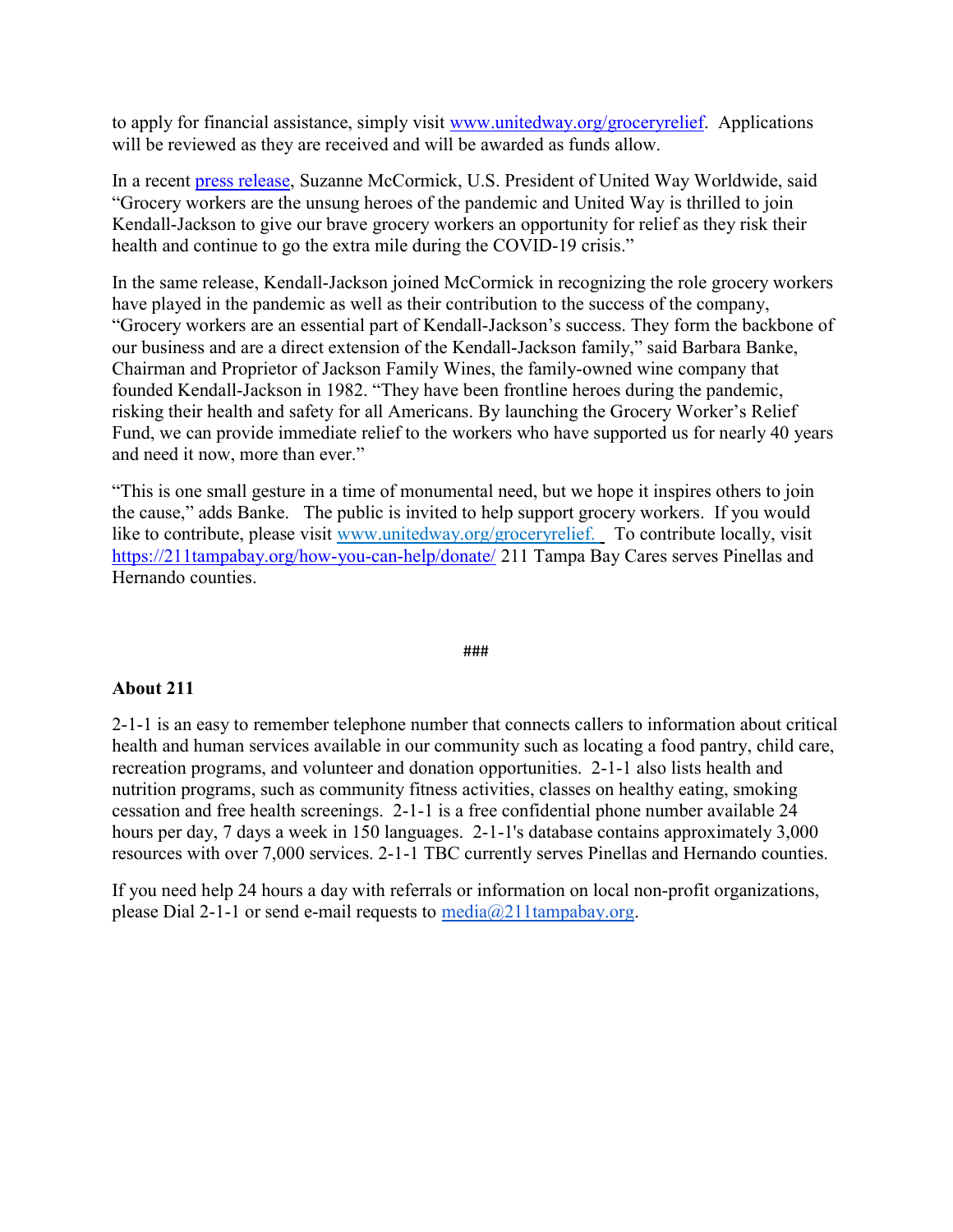### About Kendall Jackson



Kendall-Jackson is one of America's most beloved family-owned and operated wineries. The winery's flagship wine, the Vintner's Reserve Chardonnay, has been America's favorite Chardonnay for over 27 years. Founded by entrepreneur and visionary Jess Jackson in 1982, and now led by his wife Barbara Banke and the Jackson family, Kendall-Jackson is based in Sonoma County and offers a range of acclaimed wines grown on the family's estate vineyards along the coastal ridges of California. Kendall-Jackson is the benchmark for sustainable wine endeavors, setting the precedent for advancement in solar, water, and vineyard practices. Wine Enthusiast Magazine recently named Kendall-Jackson the 2017 American Winery of the Year, one of the wine industry's most distinguished accolades. Recognized as a leader in the industry for more than three decades, Kendall-Jackson has built a reputation centered around consistent, highquality wines that are available nationwide in national grocery stores, boutique wine retailers, and restaurants. Learn more online at www.kj.com, and follow Kendall-Jackson on Facebook, Twitter, or Instagram.

### About United Way



United Way fights for the health, education and financial stability of every person in every community. Supported by 2.9 million volunteers, 8.1 million donors worldwide and \$4.8 billion raised, United Way is the world's largest privately funded nonprofit. We're engaged in nearly 1,800 communities across more than 40 countries and territories worldwide to create sustainable solutions to the challenges facing our communities. United Way partners include global, national and local businesses, nonprofits, government, civic and faith-based organizations, along with educators, labor leaders, health providers, senior citizens, students and more. For more information about United Way, please visit UnitedWay.org. Follow us on Twitter: @UnitedWay and #LiveUnited.